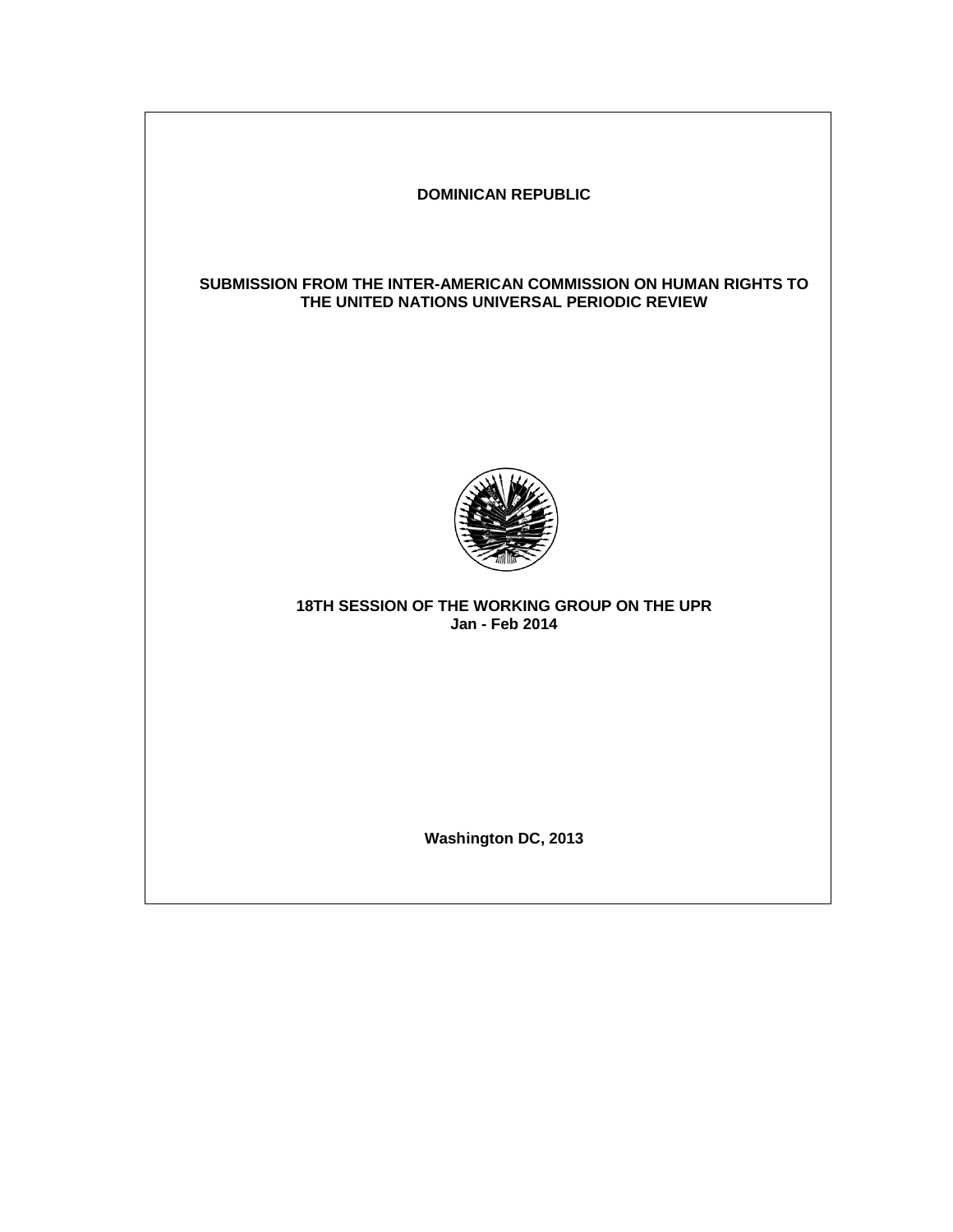|                                                                                                                                                                     | <b>Signature</b> | <b>Ratification</b><br><b>Accession</b> | <b>Deposit</b> |
|---------------------------------------------------------------------------------------------------------------------------------------------------------------------|------------------|-----------------------------------------|----------------|
| American Convention on Human Rights <sup>1</sup>                                                                                                                    | 09/07/77         | 01/21/78                                | 04/19/78 RA    |
| Inter-American Convention to Prevent and<br><b>Punish Torture</b>                                                                                                   | 03/31/86         | 12/12/86                                | 02/29/87 RA    |
| Additional<br>Protocol<br>to<br>the<br>American<br>Convention on Human Rights in the Area<br>of Economic, Social and Cultural Rights,<br>"Protocol of San Salvador" | 11/17/88         |                                         |                |
| Protocol to the American Convention on<br>Human Rights to Abolish the Death Penalty                                                                                 |                  | 12/19/11                                | 01/27/12 AD    |
| Convention<br>Inter-American<br>the<br>on<br>Prevention, Punishment and Eradication of<br>Violence Against Women, "Convention of<br>Belém do Pará"                  | 06/09/94         | 01/10/96                                | 03/07/96 RA    |
| Inter-American<br>Convention<br>Forced<br>on.<br>Disappearance of Persons                                                                                           |                  |                                         |                |
| Convention<br>Inter-American<br>the<br>on<br>Elimination of All Forms of Discrimination<br>Against Persons with Disabilities                                        | 06/08/99         |                                         | 02/07/07 RA    |

# **I. TABLE OF RATIFICATION OF INTER-AMERICAN TREATIES BY DOMINICAN REPUBLIC**

## **II. COUNTRY REPORTS**

Since 1999 the IACHR has not published a special country report on Dominican Republic: available at: http://www.cidh.oas.org/annualrep/2005eng/chap.4b.htm

## **III. THEMATIC REPORTS**

IACHR [Report on Justice for Women Victims of Sexual Violence: Education and Health](http://www.oas.org/en/iachr/women/docs/pdf/SEXUALVIOLENCEEducHealth.pdf) (2011), OEA/Ser.L/V/II. Doc. 65, 28 December 2011, para 107.

IACHR [Report on the Human Rights of Persons Deprived of Liberty in the Americas,](http://www.oas.org/en/iachr/pdl/docs/pdf/PPL2011eng.pdf) OEA/Ser.L/V/II., Doc. 64, 31 December 2011. Several paragraphs refer to Dominican Republic

IACHR, Second [Report on the Situation of Human Rights Defenders in the Americas](http://www.oas.org/en/iachr/defenders/docs/pdf/defenders2011.pdf) (2012), OEA/Ser.L/V/II., Doc. 66, 31 December 2011. Several paragraphs refer to Dominican Republic

IACHR, [The Situation of People of African Descent in the Americas ,](http://www.oas.org/en/iachr/afro-descendants/docs/pdf/AFROS_2011_ENG.pdf) OEA/Ser.L/V/II. Doc. 62, 5 December 2011. Several citations refer to Dominican Republic

IACHR, [Legal Standards related to Gender Equality and Women's Rights in the Inter-American](http://www.oas.org/en/iachr/women/docs/pdf/REGIONALst.pdf)  [Human Rights System: Development and Application \(](http://www.oas.org/en/iachr/women/docs/pdf/REGIONALst.pdf)2011), OEA/Ser.L/V/II. 143 Doc. 60, 3 November 2011. Refers to a 2009 court decision in Dominican Republic

IACHR, [The Road to substantive Democracy: Women´s Political Participation in the Americas,](http://www.oas.org/en/iachr/women/docs/pdf/POLITICALpart.pdf) OEA/Ser.L/V/II., Doc. 79, 18 April 2011.

 $\overline{a}$ <sup>1</sup> Recognition of the jurisdiction of the Court from November 22, 1969.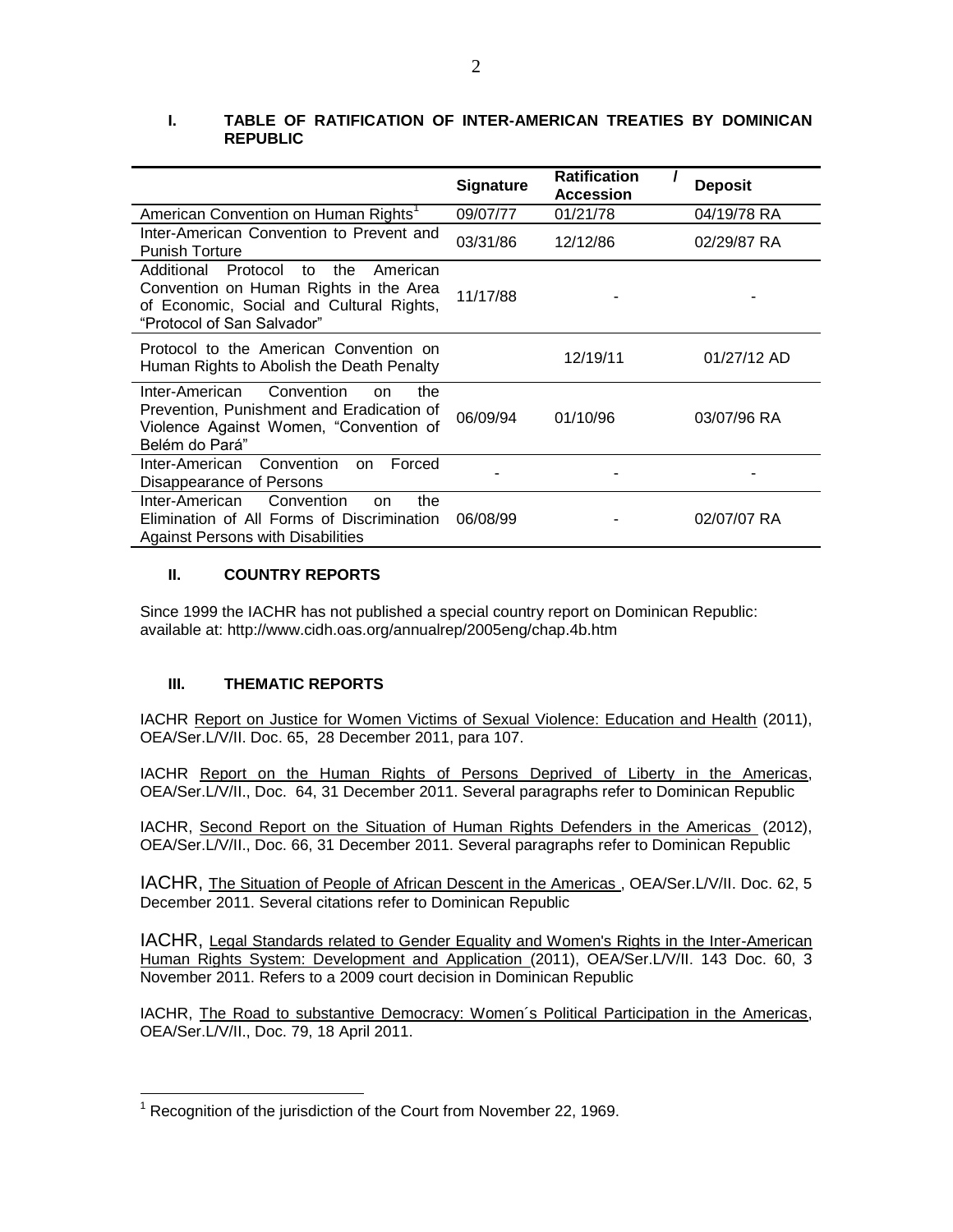IACHR, [The Work, Education and Resources of Women: The Road to Equality in Guaranteeing](http://www.oas.org/en/iachr/women/docs/pdf/WomenDESC2011.pdf)  [Economic, Social and Cultural Rights](http://www.oas.org/en/iachr/women/docs/pdf/WomenDESC2011.pdf) OEA/Ser.L/V/II.143, Doc. 59, 3 November 2011. Refers to some examples of the Dominican Republic

IACHR, [Juvenile Justice and Human Rights in the Americas](http://www.oas.org/en/iachr/children/docs/pdf/JuvenileJustice.pdf) (2011), OEA/Ser.L/V/II., Doc. 78, 13 July 2011. Refers to some examples of the Dominican Republic

IACHR, [Annual Report of the Office of the Special Rapporteur for Freedom of Expression 2010](http://www.oas.org/es/cidh/expresion/docs/cd/informe_anual2010/OAS_AR2010_Interactive.pdf) (2011)

IACHR, [The Right to Freedom of Expression in the Inter-American System on Human Rights](http://www.oas.org/es/cidh/expresion/docs/cd/sistema_interamericano_de_derechos_humanos/index.html) (2009)

### **IV. ADMISSIBILITY REPORTS (Since 2009)**

None

## **V. REPORT ON THE MERITS**

None

#### **VI. CASES SUBMITTED TO THE INTER-AMERICAN COURT (Since 2008)**

- **Benito Tide Méndez et al. Case 12.271, Dominican Republic, July 12, 2012 (Available at:** [http://www.oas.org/en/iachr/decisions/cases.asp\)](http://www.oas.org/en/iachr/decisions/cases.asp)
- Nadege Dorzama et al. Massacre of Guayubín, Dominican Republic, February 11, 2011 (Available at: [http://www.oas.org/en/iachr/decisions/cases.asp\)](http://www.oas.org/en/iachr/decisions/cases.asp)
- Narciso González Medina et at. Case 11.324, Dominican Republic, May 2, 2010 (Available at: [http://www.oas.org/en/iachr/decisions/cases.asp\)](http://www.oas.org/en/iachr/decisions/cases.asp)

#### **VII. JUDGMENTS OF THE INTER-AMERICAN COURT OF HUMAN RIGHTS**

- /A Court H.R., Case of Nadege Dorzema et al. v. Dominican Republic. Merits, Reparations and Costs. Judgment of October 24, 2012. Series C No. 251 (Available at: [http://www.corteidh.or.cr/index.php/jurisprudencia\)](http://www.corteidh.or.cr/index.php/jurisprudencia)
- I/A Court H.R., Case of Gonzalez Medina and family v. Dominican Republic. Preliminary Objections, Merits, Reparations and Costs. Judgment of February 27, 2012. Series C No. 240. (Available at: [http://www.corteidh.or.cr/index.php/jurisprudencia\)](http://www.corteidh.or.cr/index.php/jurisprudencia)

#### **VIII. PRESS RELEASES**

- 42/13 [IACHR Condemns Death of Haitian Immigrant at Hands of State](http://www.oas.org/en/iachr/media_center/PReleases/2013/042.asp) Agents in the [Dominican Republic.](http://www.oas.org/en/iachr/media_center/PReleases/2013/042.asp) Washington, D.C., June 12, 2013
- 133/12 IACHR Regrets Death of a Young Man in the Dominican Republic. Washington, D.C., November 14, 2012.
- 91/12 [IACHR Takes Case involving Dominican Republic to the IA Court HR](http://www.oas.org/en/iachr/media_center/PReleases/2012/091.asp) Washington, D.C., July 18, 2012